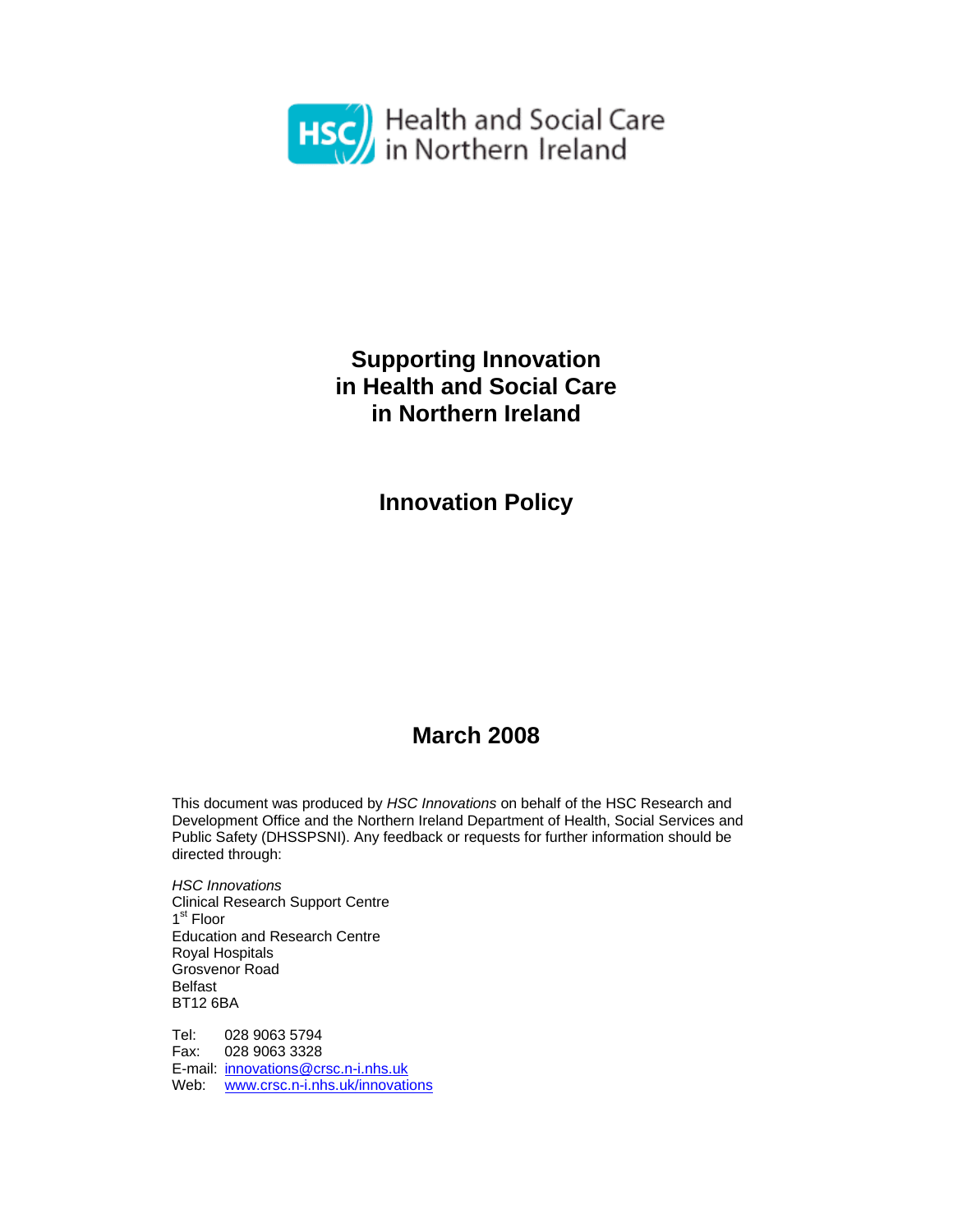### **1. Summary**

Innovation in the HSC is highlighted as an essential activity, leading to both improvements in health and wellbeing, and to improvements in infrastructure. Such innovation occurs naturally from the work and creativity of its employees and may arise from both within and outside specifically identified research and development activities.

DHSSPSNI wishes to embed innovation at the centre of HSC activities, to ensure that every opportunity to derive benefit for service users, the Northern Ireland health and social care system and the economy of the region is maximised.

The main premise of this policy is that innovations arising from HSC research and clinical activities are identified; and IP is protected, managed and developed in the interests of patients and society as a whole. This policy clarifies the rules of ownership of IP arising from HSC employees' work, and sets out the procedures to be followed, to ensure appropriate identification, protection, development, and sharing of income generated through exploitation. *HSC Innovations* will provide the necessary support to ensure that HSC Bodies are able to fulfil the obligations of this policy.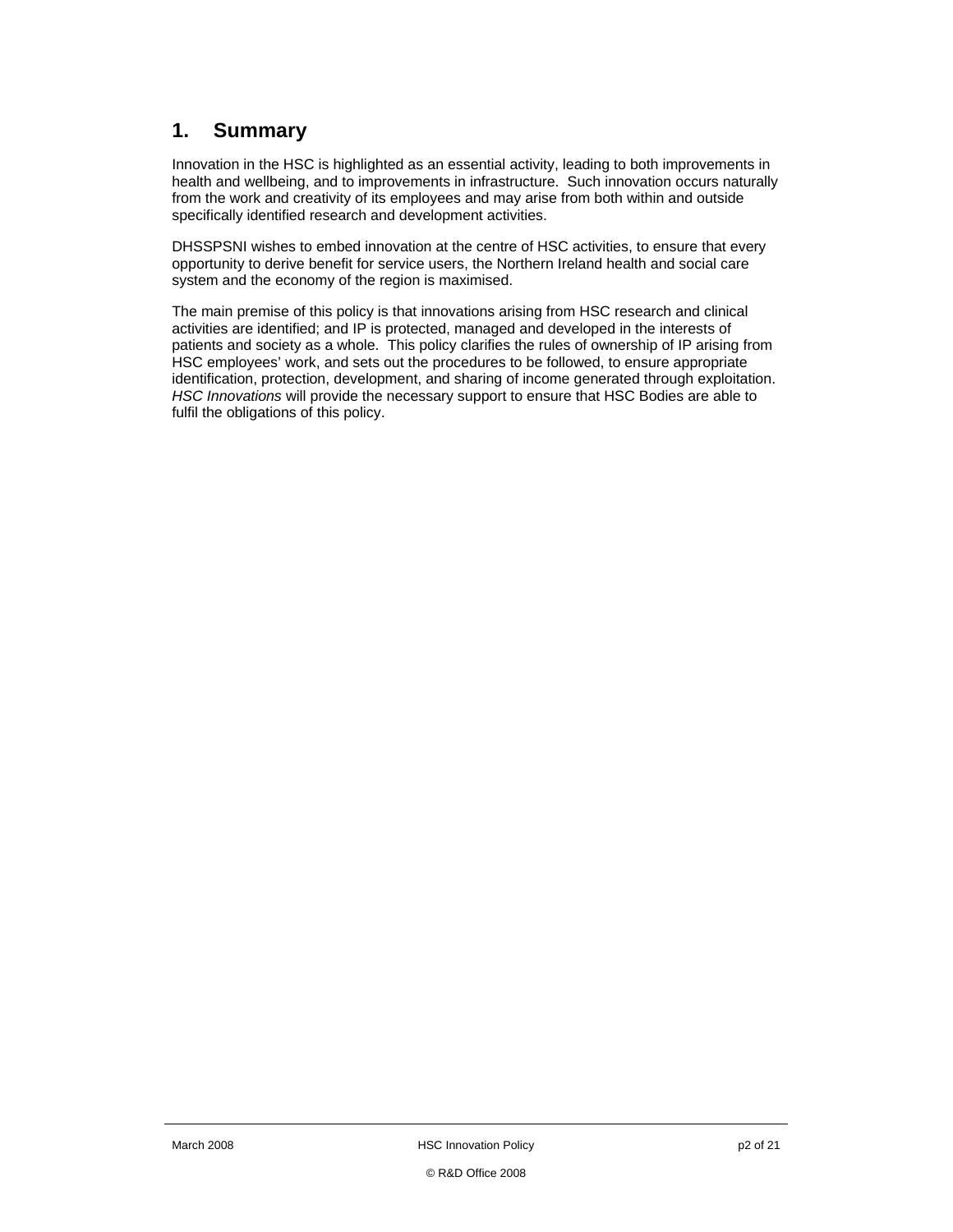## **2. Contents**

| 1.         |            |                                                          |  |  |
|------------|------------|----------------------------------------------------------|--|--|
| 2.         |            |                                                          |  |  |
| 3.         |            |                                                          |  |  |
| 4.         |            |                                                          |  |  |
|            | 4.1.       |                                                          |  |  |
|            | 4.2.       | Value of Intellectual Property for Health 6              |  |  |
|            | 4.3.       | Identification and Management of Intellectual Property 6 |  |  |
|            | 4.4.       | Sources of Innovation in Health and Social Care 6        |  |  |
|            | 4.5.       |                                                          |  |  |
|            | 4.6.       |                                                          |  |  |
|            | 4.7.       |                                                          |  |  |
| 5.         |            | Intellectual Property and Intellectual Property Rights 8 |  |  |
|            | 5.1.       |                                                          |  |  |
|            | 5.2.       |                                                          |  |  |
|            | 5.3.       |                                                          |  |  |
| 6.         |            |                                                          |  |  |
|            | 6.1.       |                                                          |  |  |
|            | 6.2.       |                                                          |  |  |
|            | 6.3.       |                                                          |  |  |
|            | 6.4.       |                                                          |  |  |
| 7.         |            |                                                          |  |  |
|            | 7.1.       |                                                          |  |  |
|            | 7.2.       |                                                          |  |  |
|            | 7.3.       | Responsibilities of Inventors/Employees 11               |  |  |
|            | 7.4.       |                                                          |  |  |
| 8.         |            |                                                          |  |  |
|            | 8.1.       |                                                          |  |  |
|            | 8.2.       |                                                          |  |  |
|            | 8.3.       |                                                          |  |  |
|            | 8.4.       |                                                          |  |  |
|            | 8.5.       |                                                          |  |  |
|            | Appendix A |                                                          |  |  |
|            | Appendix B |                                                          |  |  |
|            | B.1.       |                                                          |  |  |
|            | B.2.       |                                                          |  |  |
|            | B.3.       |                                                          |  |  |
|            | B.4.       |                                                          |  |  |
|            | B.5.       |                                                          |  |  |
|            | B.6.       |                                                          |  |  |
|            | B.7.       |                                                          |  |  |
| Appendix C |            |                                                          |  |  |
|            | Appendix D |                                                          |  |  |
|            | D.1.       |                                                          |  |  |
|            | D.2.       |                                                          |  |  |
|            | D.3.       |                                                          |  |  |
|            | D.4.       |                                                          |  |  |
|            | Appendix E |                                                          |  |  |
|            | E.1.       |                                                          |  |  |
|            | E.2.       |                                                          |  |  |
|            | E.3.       |                                                          |  |  |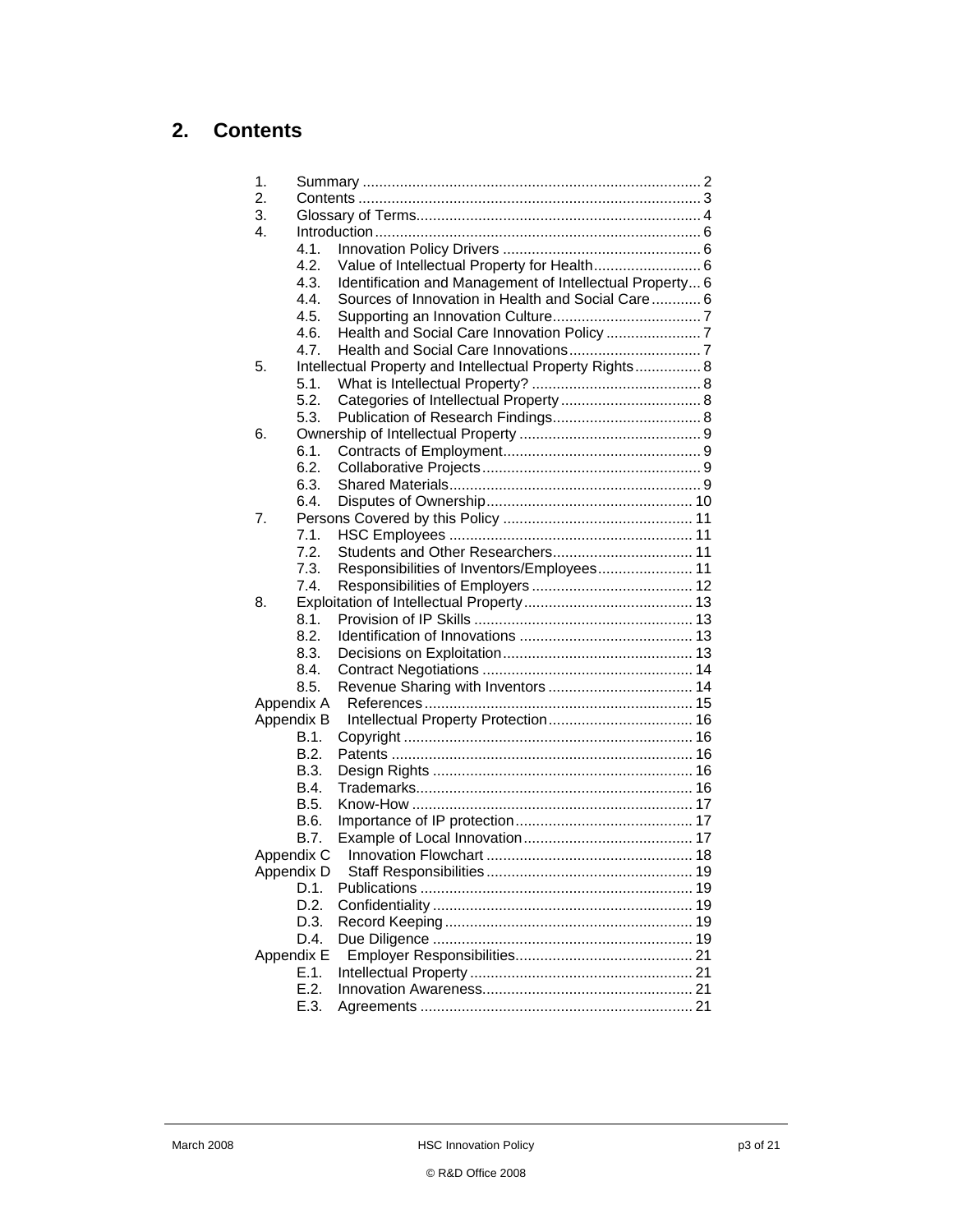# **3. Glossary of Terms**

| Confidential<br><b>Disclosure</b><br>Agreement<br>(CDA) | Legally binding document that enables you to record the terms under<br>which confidential (or secret) information is exchanged between different<br>organisations. Also known as Confidentiality Agreements (CA) or Non-<br>Disclosure Agreements (NDA). |  |  |  |
|---------------------------------------------------------|----------------------------------------------------------------------------------------------------------------------------------------------------------------------------------------------------------------------------------------------------------|--|--|--|
| Copyright                                               | Legal right that can be used to protect written information, databases,<br>computer software and audiovisual materials.                                                                                                                                  |  |  |  |
| Clinical<br>Research<br><b>Support Centre</b><br>(CRSC) | The Clinical Research Support Centre was established to provide<br>comprehensive advice and practical help to clinical researchers in<br>Northern Ireland.                                                                                               |  |  |  |
| Design right                                            | Legal right that can be used to protect against deliberate copying of the<br>shape or configuration of an object.                                                                                                                                        |  |  |  |
| <b>Disclosure</b>                                       | Giving out information about an innovation. Disclosure before the<br>innovation has been protected, or without the protection of a confidential<br>disclosure agreement, can jeopardise commercialisation of the innovation.                             |  |  |  |
| <b>DHSSPSNI</b>                                         | Department of Health, Social Services and Public Safety Northern Ireland                                                                                                                                                                                 |  |  |  |
| <b>HSC</b>                                              | Health and Social Care, the name applied to public sector health and<br>social care providers in Northern Ireland.                                                                                                                                       |  |  |  |
| <b>HSC</b><br><i><b>Innovations</b></i>                 | The innovation management service providing advice and support for the<br>development of innovations arising from within Northern Ireland's Health<br>and Social Care organisations.                                                                     |  |  |  |
| Innovation                                              | The successful development of new ideas, products or methods that<br>deliver healthcare benefits.                                                                                                                                                        |  |  |  |
| Intellectual<br>Property (IP)                           | Asset resulting from intellectual or creative activity e.g. information and<br>knowledge.                                                                                                                                                                |  |  |  |
| Intellectual<br><b>Property Rights</b><br>(IPR)         | Rights obtained to protect and use intellectual property.                                                                                                                                                                                                |  |  |  |
| Invention<br>Disclosure Form<br>(IDF)                   | This form captures data, research findings, and background information<br>relating to an idea.                                                                                                                                                           |  |  |  |
| Inventor                                                | Person who devises, creates or designs a new process, device or other<br>invention.                                                                                                                                                                      |  |  |  |
| Material<br>Transfer<br>Agreement<br>(MTA)              | Legally binding document that is used to control how a material is used,<br>and the ownership of any work carried out using the material, when it is<br>transferred from one organisation to another.                                                    |  |  |  |
| National Health<br>Service (NHS)                        | The National Health Service is the national publicly funded healthcare<br>system.                                                                                                                                                                        |  |  |  |
| Patent                                                  | Legal right that can be used to protect inventions.                                                                                                                                                                                                      |  |  |  |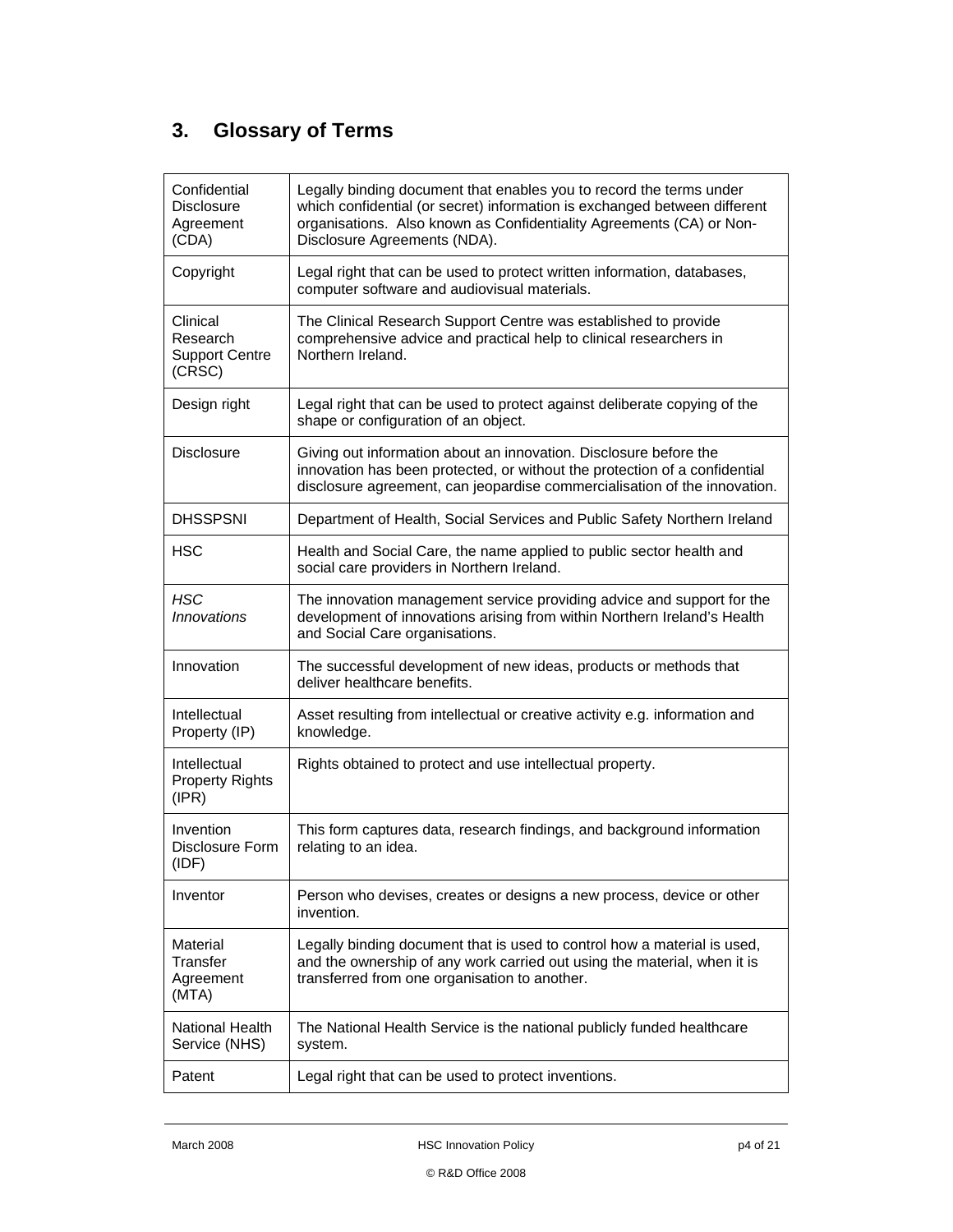| Publication                              | Article published in a journal that is aimed at a wide audience and that<br>details the findings from research and development activity or clinical<br>practice.                                                                                                                                                                                                                                                             |
|------------------------------------------|------------------------------------------------------------------------------------------------------------------------------------------------------------------------------------------------------------------------------------------------------------------------------------------------------------------------------------------------------------------------------------------------------------------------------|
| Regional<br>Innovation<br>Strategy (RIS) | think/create/innovate - the Regional Innovation Strategy for Northern<br>Ireland was published in June 2003 by an Inter-Departmental Working<br>Group comprising all Northern Ireland Government Departments and<br>Invest Northern Ireland. The vision of the RIS is to <i>'create a culture and</i><br>environment within which Northern Ireland will prosper by using its<br>knowledge, skills and capacity to innovate'. |
| Revenue<br>Sharing<br>Agreement          | Agreed distribution of any revenue generated by the commercialisation of<br>intellectual property.                                                                                                                                                                                                                                                                                                                           |
| Trademark                                | Legal right that can be used to protect a sign or symbol which is used to<br>distinguish a product or service.                                                                                                                                                                                                                                                                                                               |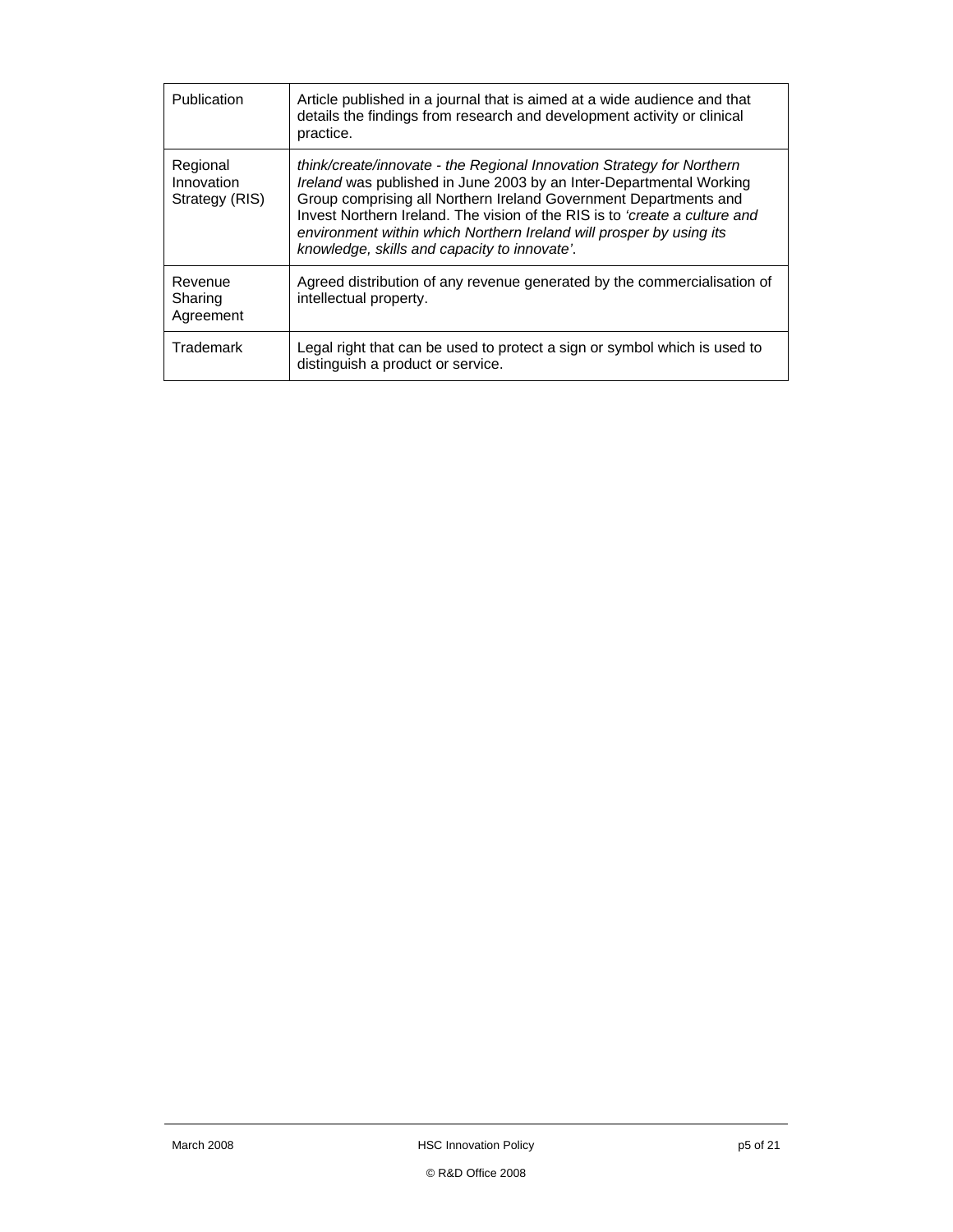### **4. Introduction**

#### **4.1. Innovation Policy Drivers**

The importance of innovation in generating service improvement and economic benefit is now a central tenet of Government policy. The drive to secure an innovative culture within the public sector is backed by numerous policy initiatives both nationally  $4-3$  and regionally  $4-5$ .

The Regional Innovation Strategy (RIS) for Northern Ireland (NI)<sup>4</sup>, entitled '*think, create, innovate*' has a vision to '*create a culture and environment within which Northern Ireland will prosper by using its knowledge, skills and capacity to innovate*.' The RIS involves all stakeholders within the region including the public sector, academia and the private sector.

On behalf of the Department of Health, Social Services and Public Safety for Northern Ireland (DHSSPSNI), the Research and Development Office for the HSC (R&D Office) is required to co-ordinate Health and Social Care (HSC) research and innovation policy. The R&D Office aims to improve linkages between public and private sector research and development (R&D) and to develop opportunities to both apply and commercialise publicly funded research.

#### **4.2. Value of Intellectual Property for Health**

Innovation in the HSC is an essential activity, leading to both improvements in health and wellbeing, and to improvements in infrastructure<sup>6</sup>. Such innovation occurs naturally from the work and creativity of its employees and may arise from both within and outside specifically identified research and development activities.

DHSSPSNI wishes to embed innovation at the centre of HSC activities, to ensure that every opportunity to derive benefit for service users, the Northern Ireland health and social care system and the economy of the region is maximised.

#### **4.3. Identification and Management of Intellectual Property**

The Government recognises that intellectual property (IP) arising from public sector research establishments is a valuable asset and that such IP must be properly protected and managed. The Research Governance Framework for Health and Social Care<sup> $Z$ </sup> requires the HSC to identify, and where appropriate protect, manage and exploit, IP generated from HSC R&D and other clinical practice. The Research Governance Controls Assurance Standard<sup>8</sup> highlights the importance of innovation and IP within the HSC as a means of ensuring that advances in health and social care are developed and made available to patients. Innovation is also included as one of the five strategic priorities of the HSC R&D Strategy $^9$ . It is the objective of the R&D Office to '*support the identification, assessment and management of IP, with the aim of generating improved technologies and treatments for service users*.' Proper management of IP is a requisite for effective innovation through the successful application and exploitation of new ideas, which help to secure real improvements in health and social care practices throughout the HSC.

#### **4.4. Sources of Innovation in Health and Social Care**

The HSC recognises that innovation occurs naturally from the work and creativity of its employees. This innovation arises from both within and outside specifically identified R&D activities, and can take a number of forms, for example: a novel therapy; a novel diagnostic procedure; a new or improved device; a new drug or its new use; data; software; training material; a treatment protocol; or a new management system $10-11$ . The development and adoption of such new ideas, technologies, design or best practice through the innovation process leads to significant improvements in the delivery of health and social care for the benefit of all involved in the process.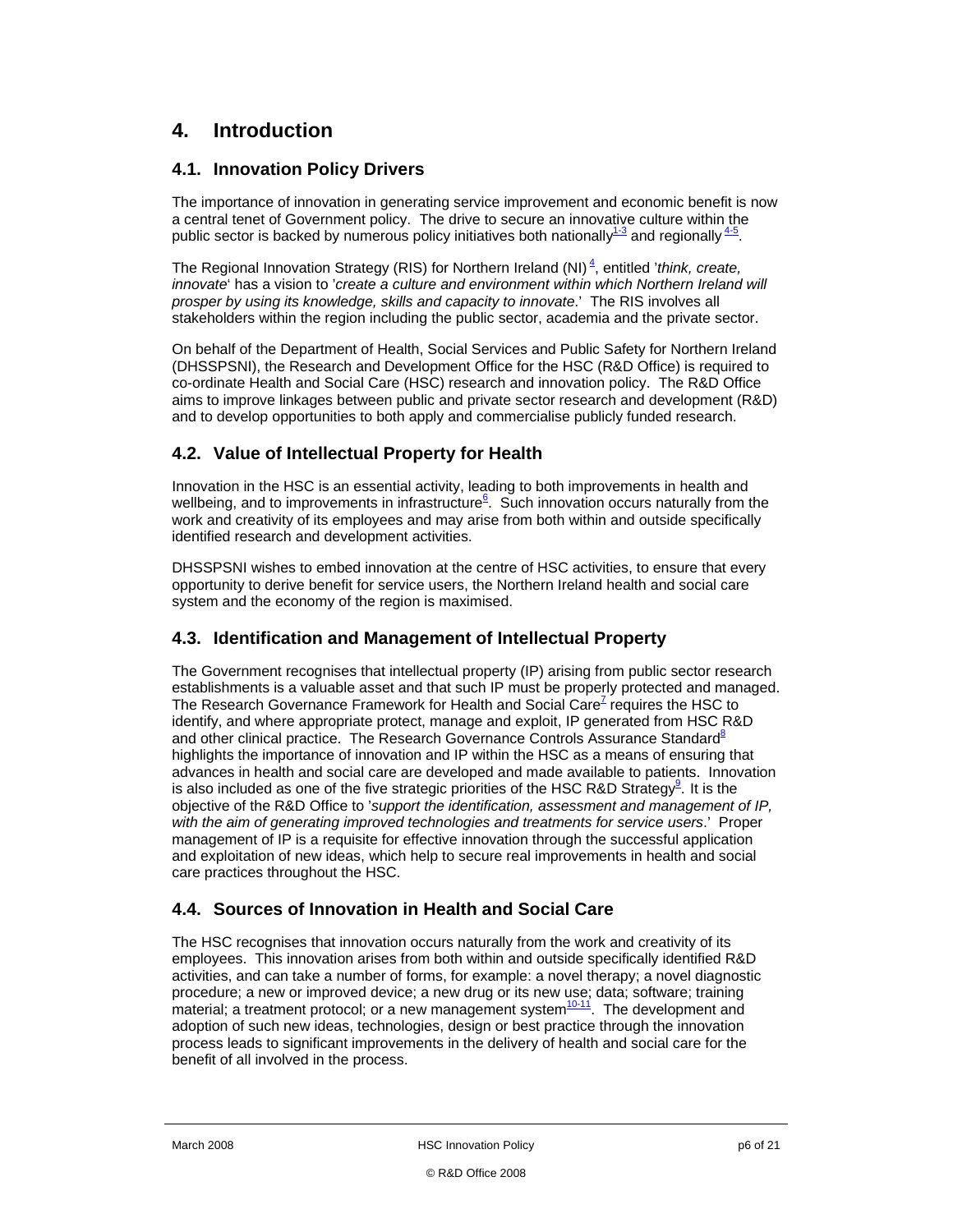### **4.5. Supporting an Innovation Culture**

The HSC seeks to encourage all of its employees to make innovative contributions. Whereas the primary driver of this policy document is the proper protection and management of IP arising from formal HSC R&D, the policy and support mechanisms apply equally to IP and innovations irrespective of their source within the HSC. All innovations/IP arising from any HSC sector or activity should be appropriately developed. This may be achieved by a number of mechanisms, ranging from dissemination throughout a Trust, the HSC, or the wider NHS, to commercial exploitation in order to gain access to a wider market and other healthcare systems. IP is the key that unlocks innovation for the benefit of both current and future health and social care.

#### **4.6. Health and Social Care Innovation Policy**

The main premise of this policy is that innovations arising from HSC research and clinical activities are identified; and IP is protected, managed and developed in the interests of patients and society as a whole. This policy clarifies the rules of ownership of IP arising from HSC employees' work, and sets out the procedures to be followed, to ensure appropriate identification, protection, development, and sharing of income generated through exploitation.

#### **4.7. Health and Social Care Innovations**

The policy has been produced by *HSC Innovations* in consultation with the relevant local and national stakeholders on behalf of the R&D Office. *HSC Innovations* is based within the Clinical Research Support Centre (CRSC), and provides one of a number of services provided by the CRSC in support of HSC clinical research<sup>12</sup>. As such, *HSC Innovations* is an important regional resource for support and advice relating to all aspects of the identification and management of IP and other innovation activities.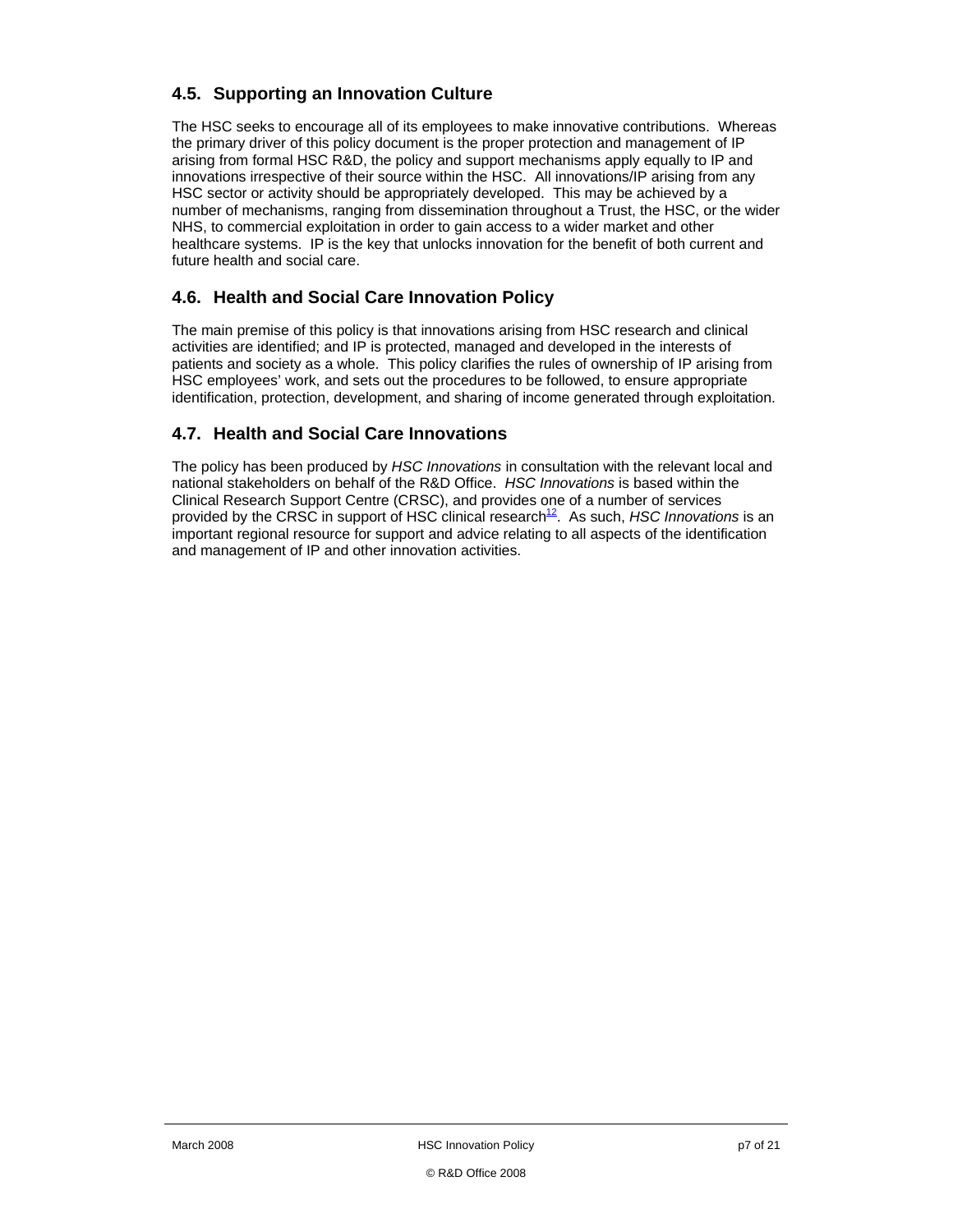### **5. Intellectual Property and Intellectual Property Rights**

#### **5.1. What is Intellectual Property?**

Intellectual Property (IP) is the output of any intellectual activity (e.g. knowledge, design, a way of doing something, a technology, device, or treatment) that is new or previously undescribed. It has an owner, and it can be bought, sold or licensed. Once it is in the public domain (thus disclosed) it can no longer be protected (controlled and restricted in its availability or dissemination). Therefore, before any IP is made public, it must be adequately protected in order to ensure that it can be further developed and bring ultimate benefit to the HSC and the wider health and social care community.

Intellectual Property Rights (IPR) are the rights obtained to both use and protect these IP assets. Appendix B provides an overview of the different types of IP.

#### **5.2. Categories of Intellectual Property**

| Category             | <b>Protection Method</b> | <b>Examples</b>                                        |  |
|----------------------|--------------------------|--------------------------------------------------------|--|
| Inventions           | Patents                  | New medical device, medicinal substance                |  |
| Literary works       | Copyright                | Computer software, patient leaflet, journal<br>article |  |
| Designs,<br>drawings | Design rights            | Medical illustration, medical device                   |  |
| <b>Brand names</b>   | Trade marks              | Trust logo, equipment logo                             |  |
| Trade secrets        | Know-how,<br>knowledge   | Surgical technique                                     |  |

The following IP categories are relevant to the HSC.

To further develop innovations, IP must be available, unpublished and protected by IPR. Appendix C contains a flow chart outlining the steps involved in taking an idea through the innovation process to healthcare benefits and potential revenue generation.

#### **5.3. Publication of Research Findings**

Successful commercial development often depends upon the protection of IP or commercial confidentiality at critical points in the research and development pathway as part of the innovation process. The timing of the publication (for example: manuscript, book, conference, presentation, internet, and conversation) of research findings needs to take account of this, as the publication of these research findings prior to IP assessment and protection will mean that the opportunities for and benefits of further development will not be realised, and therefore potential benefits to healthcare lost.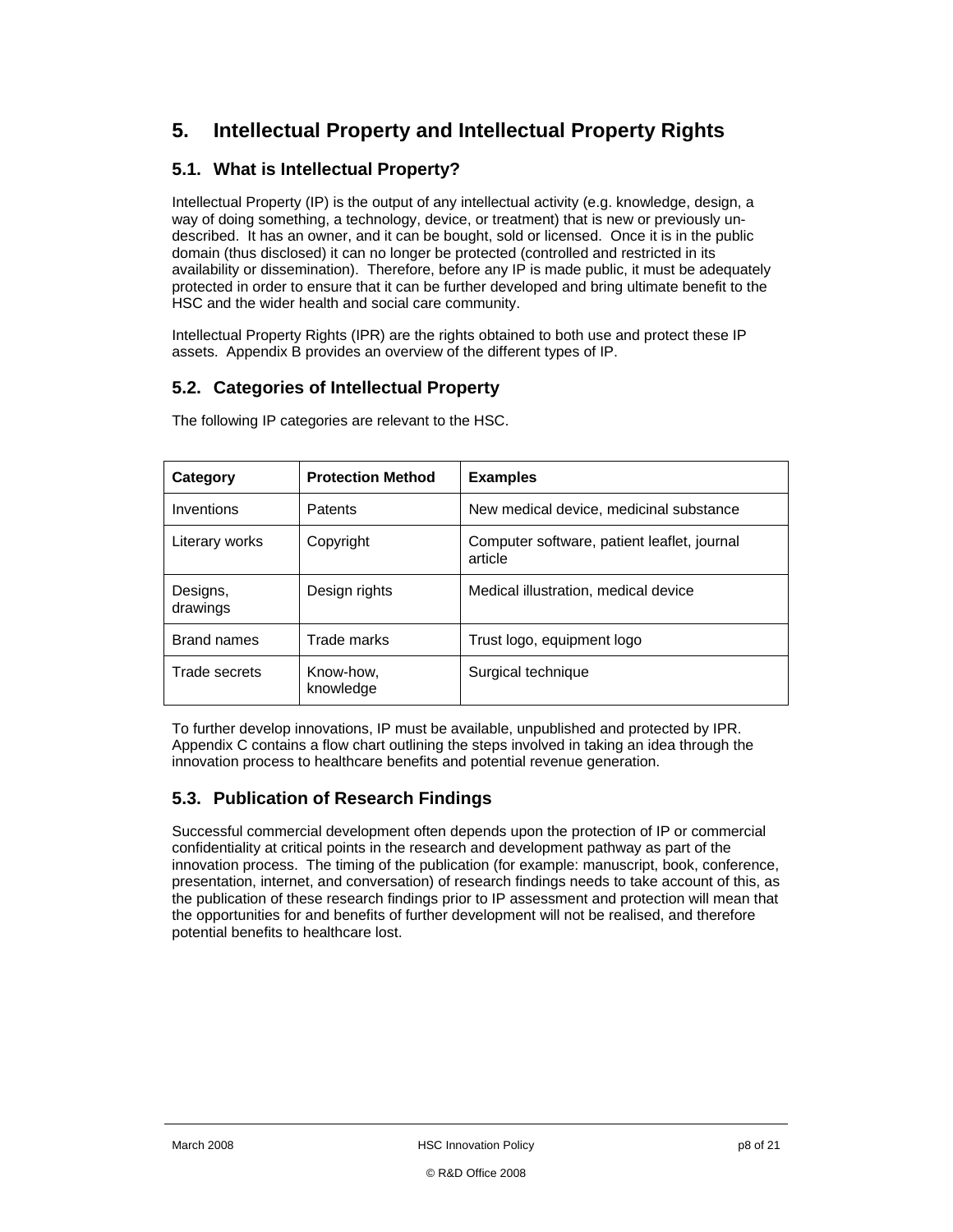### **6. Ownership of Intellectual Property**

The ownership of IP, in most cases, will reside with the employing organisation of the person(s) who generated it. This applies to all IP produced by HSC employees in the course of their normal duties. IP generated as a result of activities that fall outside of the normal duties of the employee (and that are undertaken outside HSC time and facilities), will belong to the employee. The only exception to this rule is where an employee is directed to perform other duties as part of their employment and generation of IP might reasonably be expected to result. This is in accordance with the Patents Act 1977 $<sup>13</sup>$  and the Copyright, Designs and</sup> Patents Act 1988<sup>14</sup>.

Contracts of employment should address IP issues, including ownership and revenue sharing arrangements. Revenue sharing arrangements are an important means of encouraging staff to think about innovation and the importance of IP in developing new healthcare products and also promote an innovation culture.

#### **6.1. Contracts of Employment**

An IP clause will be included in the contract of employment for all new staff. For existing staff, the policy will be incorporated into their terms and conditions of employment. Temporary staff supplied via external employment agencies will be covered by an agreement drawn up between the HSC Body and the external employment agency. In addition, where appropriate, these individuals will be asked to sign a confidentiality agreement.

### **6.2. Collaborative Projects**

If work/research is conducted by an employee in partnership with another organisation, a formal agreement stating ownership (or sharing) of generated IP is required. *HSC Innovations* should be consulted when developing IP sharing agreements between HSC staff and collaborating institutions. In the instance where there are a number of projects involving a third party (for example: University of Ulster or Queen's University Belfast), a framework document will be put in place between the HSC Body and the third party detailing the principles of assessment of contribution, ownership, and revenue share resulting from the exploitation of any IP generated.

This fulfils the requirements for good research governance as outlined in Criterion 13 of the Research Governance Controls Assurance Standard<sup>8</sup>.

#### **6.3. Shared Materials**

Materials are defined as equipment, reagents and biological materials, including cell lines, tissues, proteins, antibodies, bacterial strains, plasmids and viruses. In the course of research projects, materials may be obtained from another organisation/collaborator or donated by a company for use within the HSC.

Materials that are generated within the HSC may also be transferred to other organisations or companies to be used within their research programmes. When the transfer of such materials occurs they should be subject to a Material Transfer Agreement (MTA). This agreement should define the limitations of use of the material, and recognise the interest in the IP that may arise from its use. This agreement must be in place prior to distribution and use of the material, and all exchange of material must comply with legislation, for example; the Human Tissue Act (2004). The use of trade marks and design rights associated with the aforementioned materials should also be the subject of this agreement.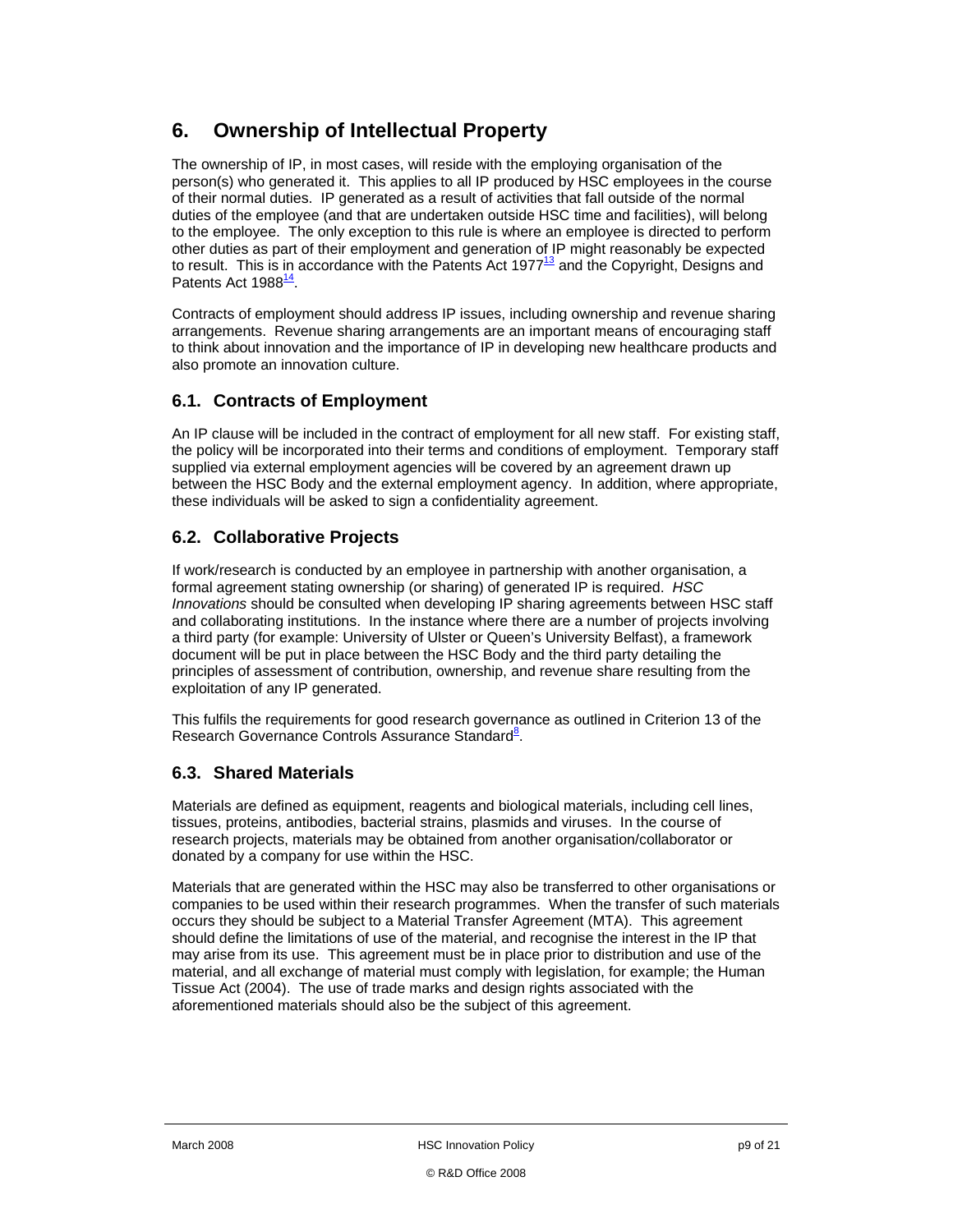#### **6.4. Disputes of Ownership**

The importance of identifying IP early, engaging with *HSC Innovations* and putting in place the necessary agreements will usually mean that IP ownership is not disputed.

However, if the ownership of IP is disputed, dated written records relating to the IP in question will be assessed to establish the inventor(s) and their proportionate contribution. If such material is not available, the Director of Research in the relevant Trust, in consultation with *HSC Innovations* lead, will make a final decision, taking professional advice if necessary.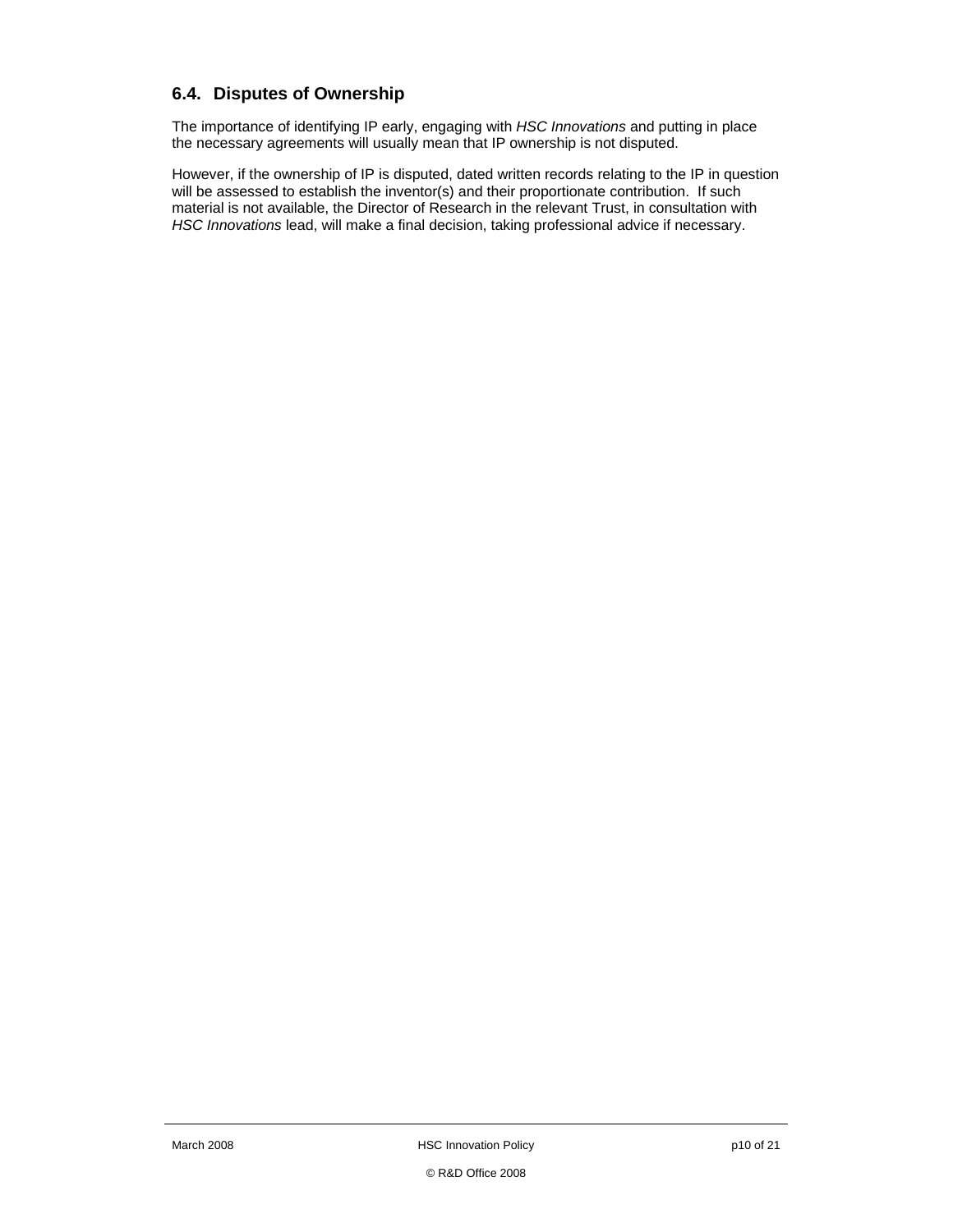## **7. Persons Covered by this Policy**

#### **7.1. HSC Employees**

This policy applies to all members of HSC staff, specifically including the following groups:

- (a) All staff that are full or part time employees of any HSC Body. This includes HSC Staff who generate IP outside normal working hours and/or away from their place of work, where the IP relates to their area of employment within the HSC Body.
- (b) Staff with HSC contracts of employment whose payroll costs are partially or wholly funded by another party (e.g. medical charity, a government department, or university) unless the contract between the HSC Body and that party assigns ownership of any IP to that party.
- (c) Staff who have a part-time HSC contract and who are self-employed or otherwise employed part-time. Where IP is generated during this non-HSC employment, and which is within the specialist area of the HSC Body employment, the HSC Body will own the IP. (Flexibility will be exercised where the non-HSC employment gives a greater opportunity for IP to arise).
- (d) Trainee professionals hosted by the HSC Body who generate IP during the course of their training.
- (e) HSC staff seconded to another organisation, or employees of another organisation hosted by the HSC Body under contract, are subject to the arrangements for the ownership of IP agreed between the HSC Body and that other organisation.

In some instances, the HSC may decide not to prosecute its IP rights and may assign ownership of the IP to the relevant inventor or lead investigator. In this circumstance, costs would be borne by the assignee, and the employee may pursue and exploit patents in their own time and without utilising HSC or Trust facilities and resources.

#### **7.2. Students and Other Researchers**

Students who are not employees of the HSC are not subject to the provisions in the 1977 Patent Act or in the Copyright, Designs and Patents Act 1988. However, students engaging in research within the HSC will sign a confidentiality agreement. This agreement will also require the student to disclose details of any invention and assign the associated rights to the HSC Body on request. In consideration of all issues relating to IP, the student is treated on a par with HSC staff.

Other researchers working within the HSC Body, who are neither staff nor students e.g. Senior Research Fellows and other emeritus staff, will be included within the scope of this agreement.

#### **7.3. Responsibilities of Inventors/Employees**

Employees have an obligation to inform their employing organisation (i.e. any of the following: the HSC Trust Research Office, Director of Research, or the *HSC Innovations* lead) about identified or potential IP resulting from their activities. They are also strongly advised to contact *HSC Innovations* at the earliest opportunity to ensure that any potential IP arising from research or other activity can be appropriately protected and developed. An employee must not under any circumstances disclose before protection, sell, assign, license, give or otherwise trade IP without the prior agreement of their HSC Body. Appendix D outlines the key areas employees should be aware of.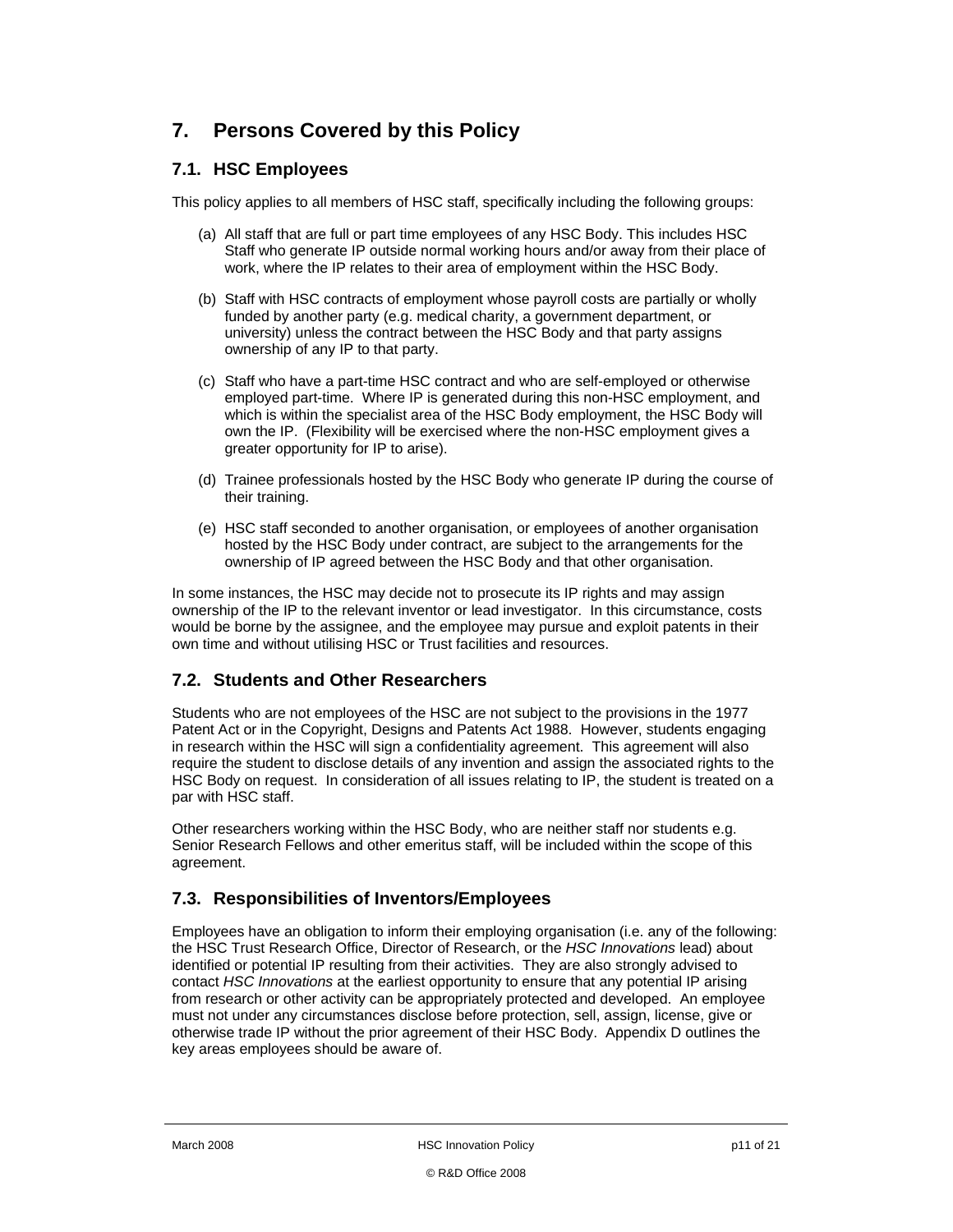#### **7.4. Responsibilities of Employers**

To fulfil the requirements for good research governance, HSC Bodies must ensure that employees are aware of the potential for IP arising from both research and clinical practice, and the support available to them (Research Governance Controls Assurance Standard $8$ ). Employers must also ensure that IP is identified and assessed, and where appropriate protected, managed and exploited. Support for this activity is available through *HSC Innovations* in CRSC (see section 8.1). Appendix E outlines the key areas employers should be aware of.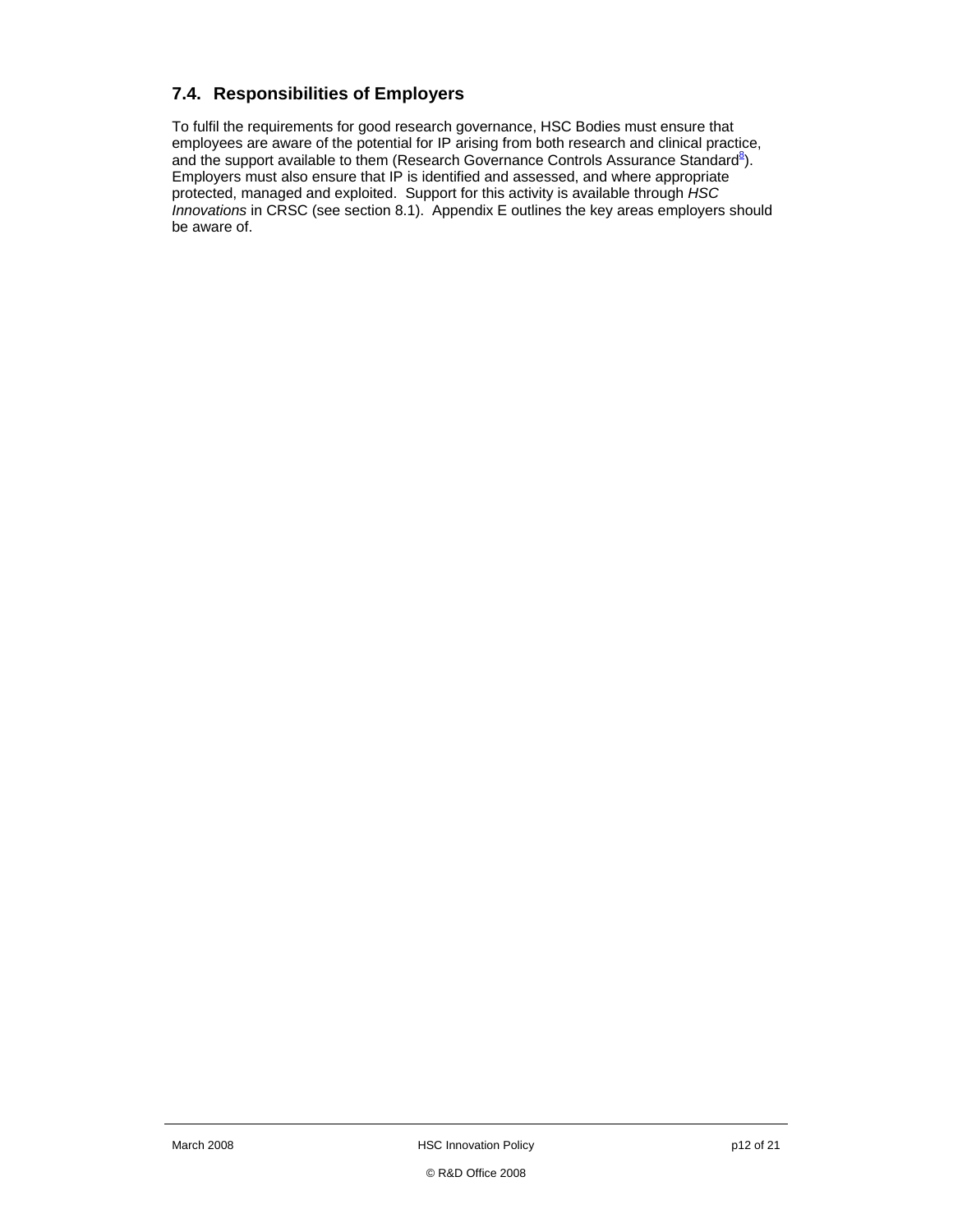### **8. Exploitation of Intellectual Property**

The development and exploitation of IP involves both costs and risks. Consequently, it will not always be appropriate or cost effective to seek to protect and exploit potential IP. Where this is the case, research and clinical findings may be disseminated via publication in peer reviewed journals, conference proceedings or by sharing best practice.

#### **8.1. Provision of IP Skills**

*HSC Innovations* will provide all HSC Bodies and all members of staff with a number of services to support innovation and IP activities, which include:

- IP and innovation management services.
- Efficient identification, assessment, and management of IP assets through protection and technology development processes.
- Development of an innovation culture through training and education.
- Training in the management and development of HSC IP assets.
- Acceleration of potential products to market and revenue streams.
- Links with the healthcare industry both access to and commercialisation of IP.

An Innovation Lead will be identified for each HSC Body. These Innovation Leads will work closely with *HSC Innovations* and the HSC Trust Research Offices, to provide innovation support and act as 'technology scouts' within their respective organisations.

#### **8.2. Identification of Innovations**

*HSC Innovations* will assist HSC staff with the identification of IP by increasing awareness about what IP is, how it originates, and how it should be managed. In some cases, where it would be beneficial to probe more thoroughly into specific areas, *HSC Innovations* will undertake innovation audits (opportunity surveys). IP management tools will also be made available (e.g. advice leaflets; IP registration, evaluation, and both confidentiality and material transfer agreements).

#### **8.3. Decisions on Exploitation**

It is the role of *HSC Innovations* and the appropriate contact within the HSC Body (for example the Research Office), in consultation with the inventor and other specialists, to decide on the potential for an idea/invention to be exploited. For a strong case to be made, the information reported should effectively demonstrate the potential market and the likelihood of success of the venture.

As indicated in the flow chart in Appendix C there are a number of stages ('Stop/Go' points) in the innovation process where a decision on whether to proceed will be made. When the outcome of the decision-making process is that an invention will not be taken forward for exploitation, for example either because of IP issues or because it is not possible to demonstrate a market for the idea, the inventor will always be informed of the rationale behind the decision. In addition, ownership of the project will be offered back to the inventor(s) or their collaborators/funding bodies, as appropriate.

In cases such as this, where it is not appropriate or cost effective to proceed with the protection and exploitation of potential IP, the research and clinical findings may be disseminated via publication in peer reviewed journals, conference proceedings or by sharing best practice. As outlined in Appendix C, publication and dissemination of research and other findings can proceed after IP protection is in place. By seeking advice early and preparing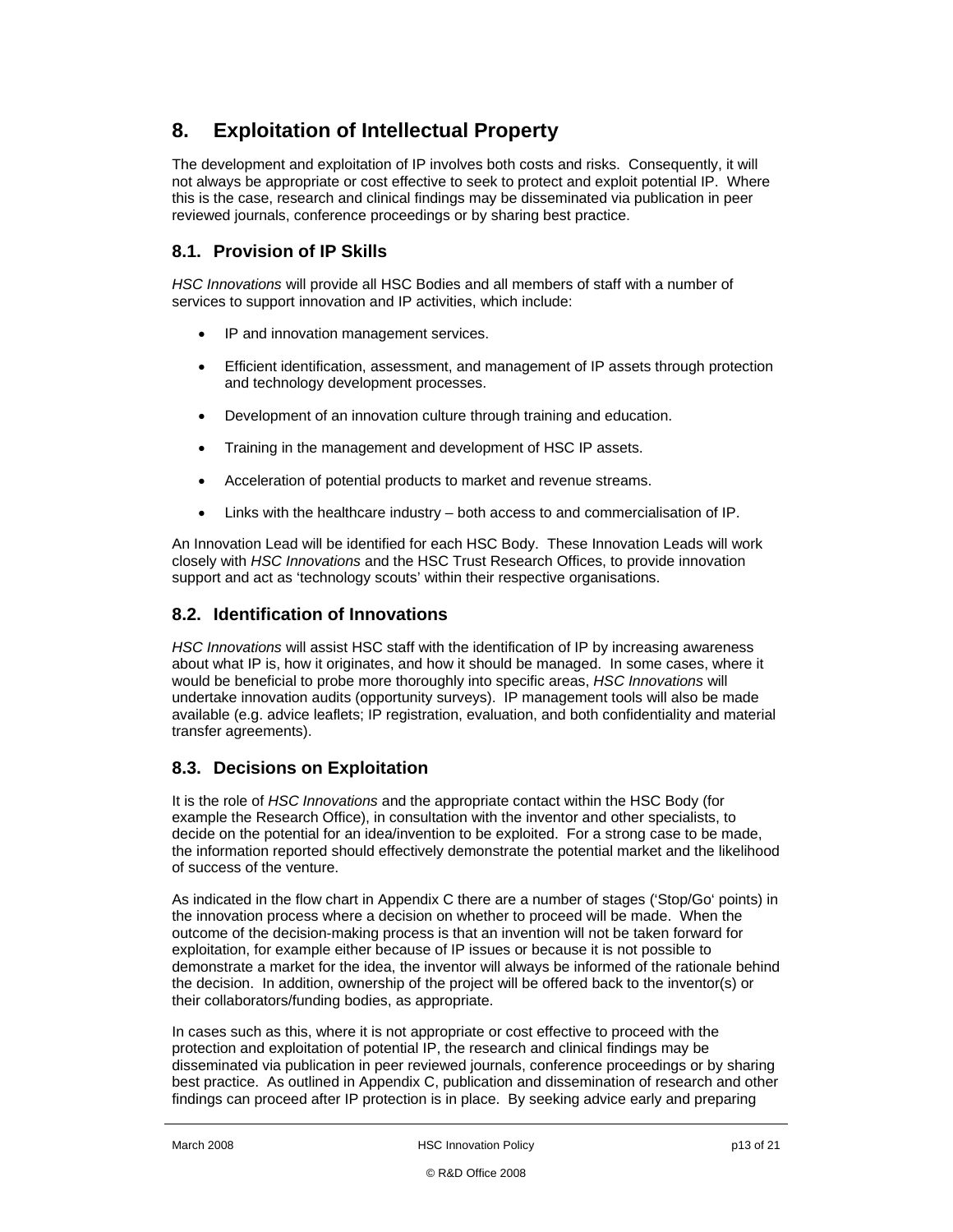manuscripts for publication concurrently with securing IP rights, it is not necessary to delay dissemination processes.

#### **8.4. Contract Negotiations**

Contracts for research will be processed by the relevant person (R&D Manager/Director of R&D/Contracts Manager) for the HSC Body, and should be scrutinised for clauses relating to  $IPR<sup>15</sup>$ . All clauses should be negotiated to be fair and equitable. When material/equipment is used from a third party, Material Transfer Agreements (MTA) should always be in place, clarifying the interest of the third party in any resulting IP. *HSC Innovations* will assist with this process.

Any IP that is licensed, sold or otherwise transferred to another organisation will be negotiated in the best interests of the HSC by *HSC Innovations* with assistance from professional advisers arranged by *HSC Innovations* as required.

#### **8.5. Revenue Sharing with Inventors**

The HSC wishes to encourage full participation of employees in the creation and commercial exploitation of IP. The policy will therefore be to reward members of staff that have contributed substantially to the generation of IP, which has subsequently provided revenue through exploitation. Such revenue will be shared between the HSC Body and the inventor according to an agreed revenue sharing formula. In cases where several members of staff have been involved in generating the IP, the proportion of income allocated to inventors will be divided between them on the basis of their relative inventive contributions.

The initial £1000 (gross) from any revenue generation will be distributed to the inventor(s) without deduction of any protection and exploitation costs. All further revenue sharing will be net of any protection and exploitation costs (e.g. patent costs). Revenue in excess of £1000 will be distributed as outlined in the table below.

| <b>Cumulative Net</b><br><b>Income</b> | Inventor(s) | Inventor's<br><b>Department</b> | <b>HSC Body</b> |
|----------------------------------------|-------------|---------------------------------|-----------------|
| £1000 to £10,000                       | 80%         | 10%                             | 10%             |
| Over £10,000                           | 34%         | 33%                             | 33%             |

#### *HSC revenue sharing from IP*

Notes:

- (a) This revenue sharing policy is similar to that applied by universities, in order to minimise the potential for conflict within inter-HSC/university groups.
- (b) Revenue (before distribution) is to the HSC body per se, but it will be shared with the inventor and the inventor's Division/Department in a consistent and continuing way that encourages the development of new ideas and inventions.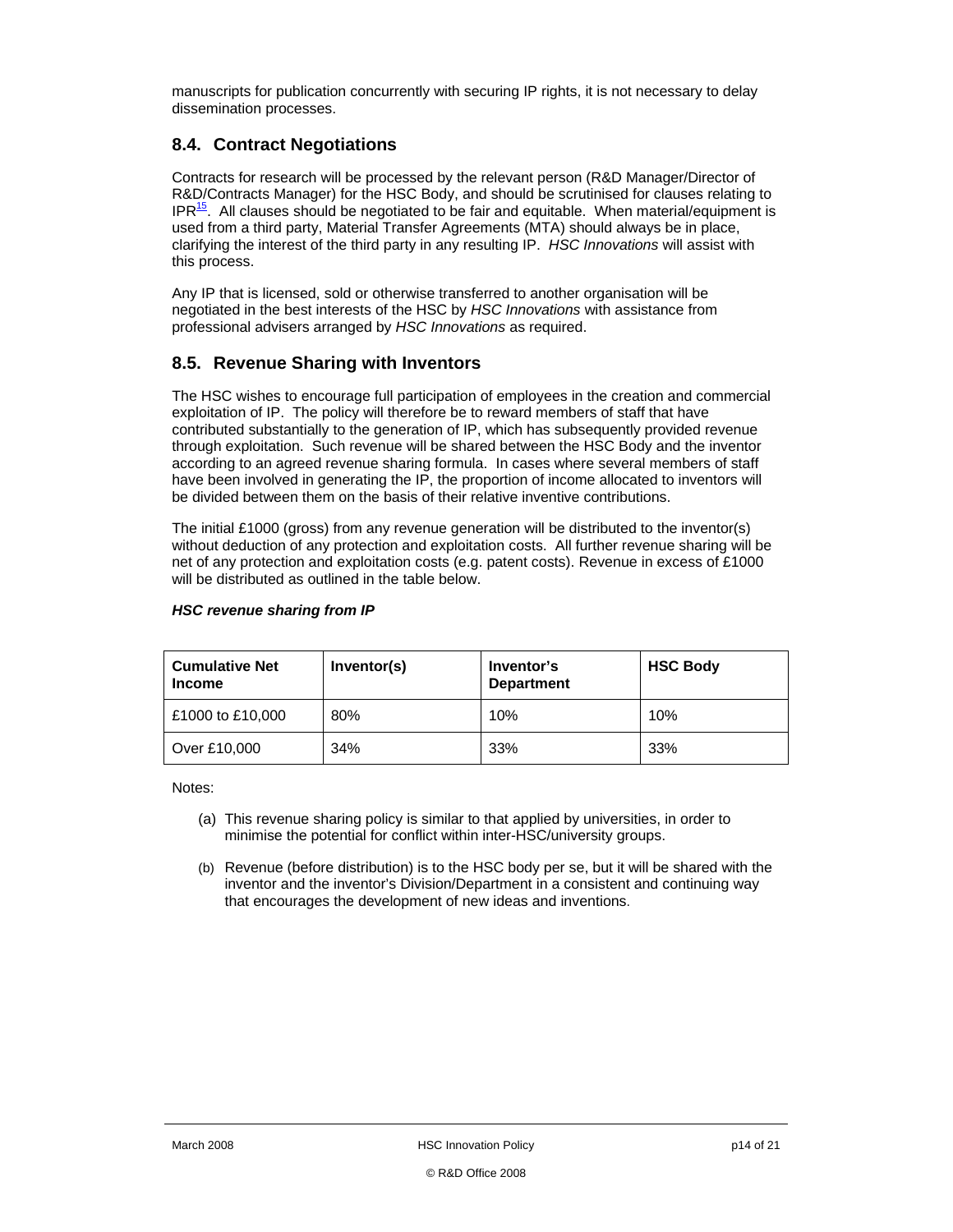### **Appendix A References**

1. *Excellence and Opportunity - a science and innovation policy for the 21st century*, Department of Trade and Industry, 2000, http://www.berr.gov.uk/files/file12002.pdf.

2. *Science and Innovation Strategy*, Department of Health, September 2001, http://www.dh.gov.uk/assetRoot/04/07/76/96/04077696.pdf.

3. *Science and innovation investment framework 2004-2014: Annual Report 2006*, HM Treasury, Department of Trade and Industry, Department for Education and Skills, July 2006, http://www.berr.gov.uk/files/file31810.pdf.

4. *thinkIcreateIinnovate - The Regional Innovation Strategy for Northern Ireland*, Department of Enterprise, Trade and Investment, June 2003, http://www.detini.gov.uk/cgibin/downutildoc?id=9.

5. *The Regional Innovation Strategy for Northern Ireland - Action Plan - September 2004 to August 2006*, Department of Enterprise, Trade and Investment, March 2005, http://www.detini.gov.uk/cgi-bin/downutildoc?id=963.

6. *A Healthier Future: A Twenty Year Vision for Health and Wellbeing in Northern Ireland 2005-2025*, Department of Health, Social Services and Public Safety, December 2004, http://www.dhsspsni.gov.uk/healthyfuture-main.pdf.

7. *Research Governance Framework for Health and Social Care*, Department of Health, Social Services and Public Safety, December 2006, http://www.centralservicesagency.ni.nhs.uk/files/rdo\_whats\_new/file/RGF\_061106.pdf.

8. *Research Governance Controls Assurance Standard*, Department of Health, Social Services and Public Safety, April 2007, http://www.dhsspsni.gov.uk/standard\_-\_april\_2007\_pdf\_162\_kb.

9. *Research for Health and Wellbeing 2007-2012*, R&D Office, February 2007, http://www.centralservicesagency.n-i.nhs.uk/files/rdo\_hpss\_rd\_strategy/file/R\_D2007.pdf.

10. *Knowledge Transfer and Public Sector Research Establishments (PSREs) Best Practice document*, http://www.mrctechnology.org/resources/KTP\_CaseStudies.pdf.

11. *First Annual Survey of Knowledge Transfer Activities in Public Sector Research Establishments* (offers a detailed overview of public sector research knowledge transfer activities for 2003-2004), Technopolis Ltd for Office of Science and Technology, January 2005, http://www.berr.gov.uk/files/file28398.pdf.

12. Clinical Research Support Centre, http://www.crsc.n-i.nhs.uk.

13. *The Patents Act 1977*, http://www.ipo.gov.uk/patentsact1977.pdf.

14. *Copyright, Designs and Patents Act 1988*, http://www.ipo.gov.uk/cdpact1988.pdf.

15. *Intellectual Property in Government Research Contracts - Guidelines for Public Sector Purchasers of Research and Research Providers*, The Patent Office, http://www.ipo.gov.uk/ipresearch.pdf.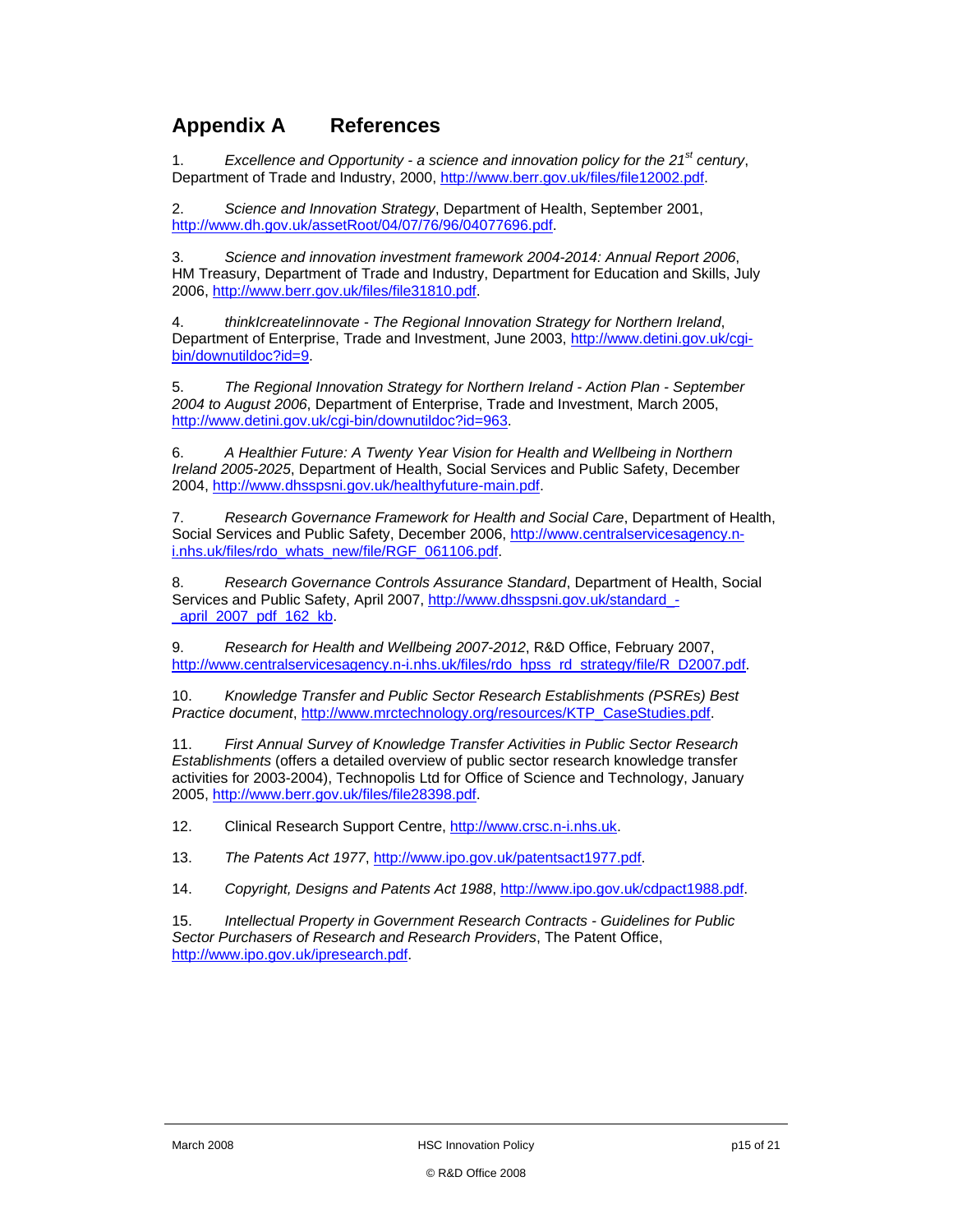### **Appendix B Intellectual Property Protection**

This appendix includes a very brief overview of some aspects of IP protection. It must be noted that the law is complex, and members of staff are advised to contact *HSC Innovations* in CRSC, at the earliest opportunity, to discuss in more detail any circumstances in which IP protection may be required.

### **B.1. Copyright**

Written information (such as leaflets, articles, assessment tools and training packs), images, databases, computer software and films/videos can all be protected by copyright. Copyright is achieved automatically when the IP is created. However, it is advisable to attach a statement to emphasise the protection, such as:

*© HSC Trust 2008. All rights reserved. Not to be reproduced in whole or in part without the permission of the copyright owner.* 

#### **B.2. Patents**

Patents can be used to protect inventions that embody a new idea and are capable of being made or used by industry (such as devices, processes or methods of operation). There are some inventions for which patent protection cannot be obtained, such as methods of treatment of humans/animals by surgery or therapy, and methods of diagnosis. *HSC Innovations* can provide advice on what may or may not be patented. An invention must not have been made public anywhere in the world prior to the patent filing date (including publication in journals or on the internet, oral or poster presentation at meetings etc.) and must not be obvious, compared to what is already known to someone who is experienced in the relevant field.

### **B.3. Design Rights**

Design Right protects against deliberate copying of the shape or configuration of an article. Design Right may exist in addition to other forms of protection such as Patent, Copyright or Trademark.

#### (a) **Unregistered Design Rights**

Unregistered Design Rights are not directly associated with appearance. The Right can protect internal and external features, but only gives protection against copying of features of shape and configuration (e.g. physical design of computer chips, engineering components and architectural drawings).

#### (b) **Registered Design Rights**

In some new products the novelty lies not in a new idea or principle, but in their appearance. Registered Design Rights usually cover commercial objects with a unique or aesthetic appearance.

#### **B.4. Trademarks**

A trademark is a sign or symbol that is used to distinguish a product or service from that produced or supplied by another business. It could be the design of a label or the shape of a product's packaging (for example, the Coca-Cola bottle). The term 'sign' includes logos, slogans, words, colours and 3-D shapes.

Registering a trademark protects the owner from competitors also trying to use that brand to promote their own products. Trademarks can be very valuable in maintaining a brand as a market leader.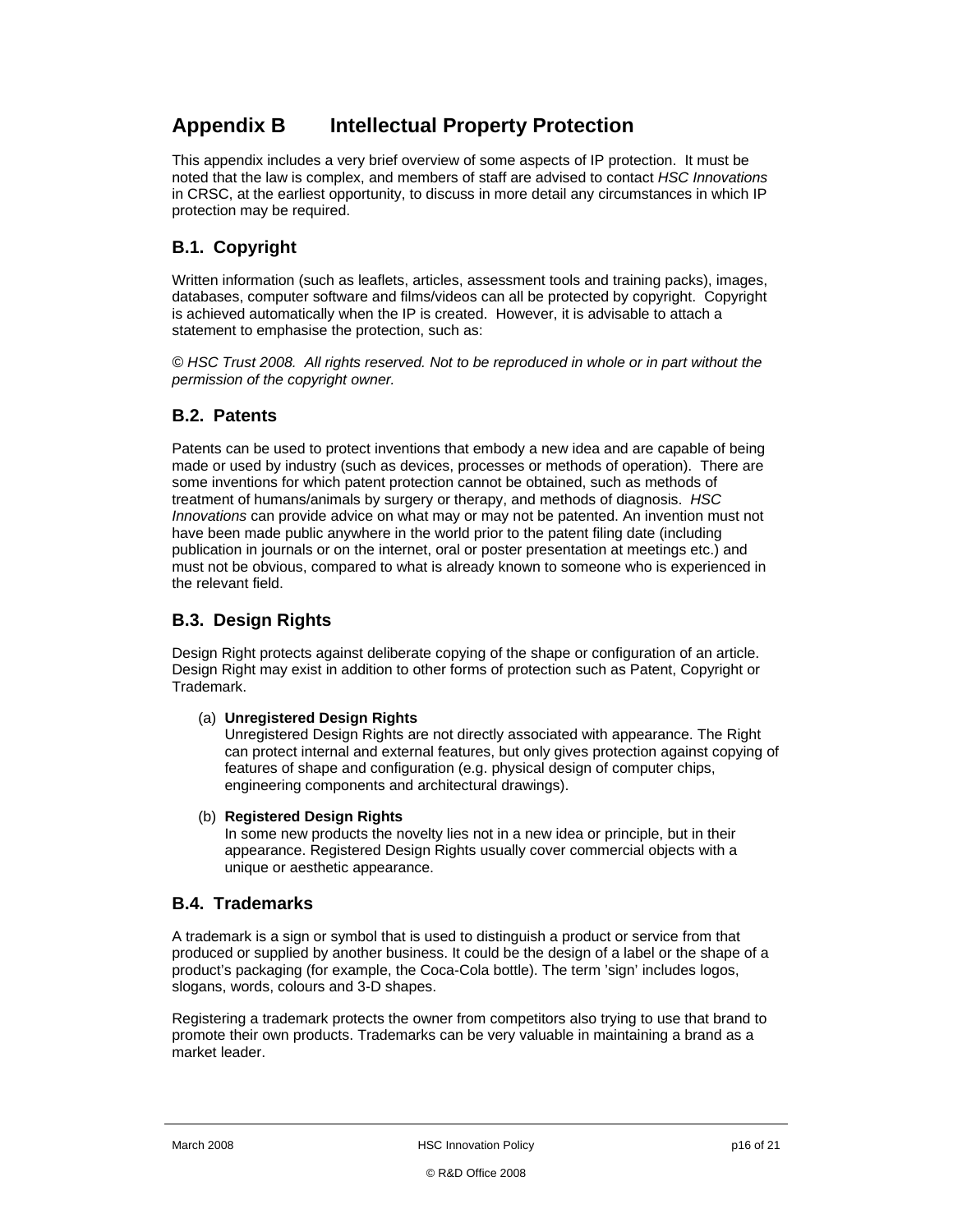#### **B.5. Know-How**

Confidential information or 'know-how' is information that may be commercially or technically valuable, and is regarded as secret. It may, for example, include information on industrial processes, or be a list of clients.

In all cases, the 'know-how' will only retain its value if it is managed effectively. All exploitation partners, business partners and collaborators should be bound by conditions of confidentiality through a Confidential Disclosure Agreement (CDA). This may be a reciprocal agreement whereby confidential information is both disclosed and received. Advice on CDAs may be obtained from the *HSC Innovations* and your organisation's R&D Office or Manager.

Know-how and confidential information can be bought, sold and licensed like any other form of IP and persist indefinitely, as long as they remain 'secret'.

#### **B.6. Importance of IP protection**

*If you have an idea for a new or improved device, what should you do?* If a prototype for the device is to be made, it should first be protected, preferably through a patent or registered design right. A commercial manufacturer is unlikely to make your device in future, however good it is, unless the IP is protected. They will need to know that the improvement has not been publicly disclosed, and that the prototype or the design organisation has been working under conditions of confidentiality. The basis of IP protection in this example applies to other innovations as well. To develop innovations, IP must be available, unpublished and protected.

#### **B.7. Example of Local Innovation**

A local example of realising innovation, which you may be familiar with, is that of world's first mobile defibrillator. In 1965, at the Royal Victoria hospital, Belfast, a team led by Professor Frank Pantridge converted a mains defibrillator to operate from two car batteries in the back of an old ambulance - it weighed 70 kilos. This invention was the forerunner of what was to become the portable defibrillator which has saved the lives of countless cardiac patients over the past 40 years. The technology had significant IP associated with it and was protected by a family of worldwide patents. This IP protection contributed significantly to its successful exploitation.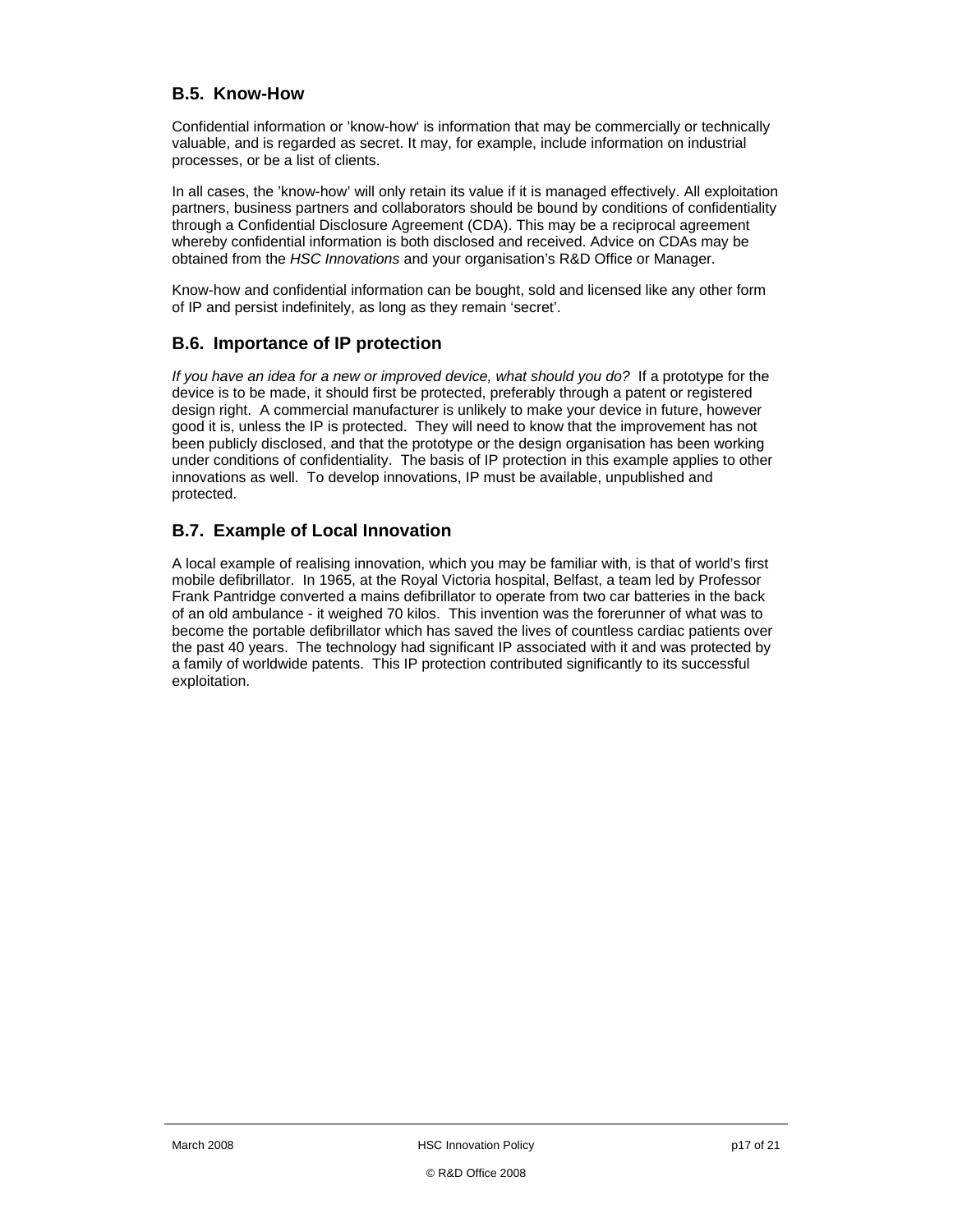# **Appendix C Innovation Flowchart**

Flowchart showing the process of developing an idea to obtain healthcare benefits.



 $\Diamond$  STOP/GO decision point. If 'STOP' decision made, the invention will be offered back to the inventor (or funding body/collaborators if appropriate). If 'GO' decision made, the invention is progressed to the next stage of the process.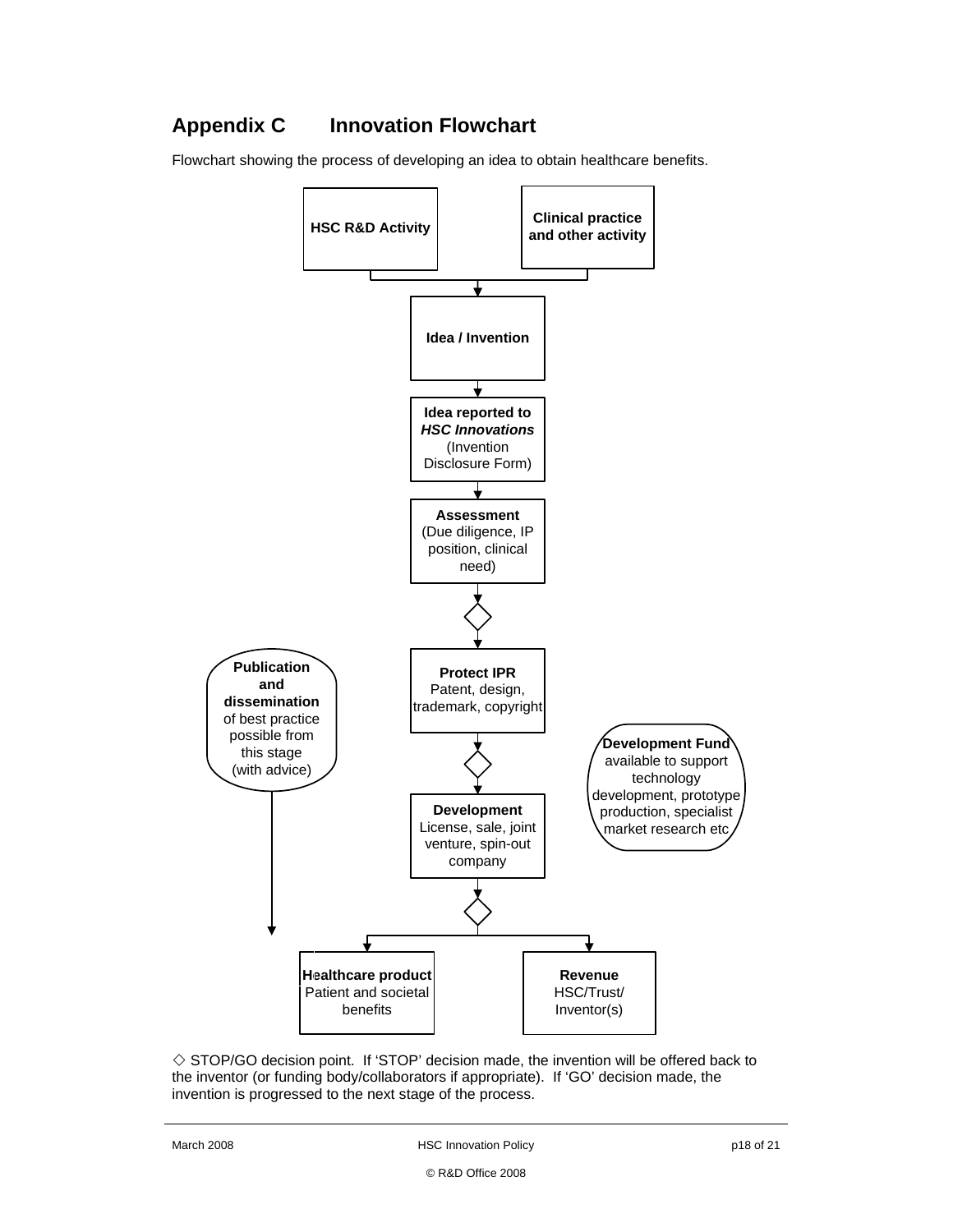## **Appendix D Staff Responsibilities**

#### **D.1. Publications**

It is HSC policy to actively encourage employees to publish their work and HSC Bodies will not normally object to an employee's right to be named as an author of copyright material. However, if IP is to be exploited, all work needs to be kept confidential until it is correctly protected.

The peer-review process for many scientific and clinical publications does not protect any confidential information contained within articles submitted for consideration. It is therefore essential that protection for IPR is sought before papers are submitted to journals.

Many funding bodies have a policy to ensure that information contained within grant applications is kept confidential. Funding bodies may, however, wish to publish extracts from the application on their website or other promotional materials in order to communicate how their money is being spent. Care should be taken not to disclose any confidential information in sections that may be used for such purposes.

Advice should be sought from *HSC Innovations* before publicly disclosing any work, including the submission of publications and grant applications.

#### **D.2. Confidentiality**

Any IP with the potential to be exploited must not be disclosed to anyone outside the HSC Body (including presenting papers or posters at conferences, abstracts, chapters in books or any other verbal or written communication) until IP advice has been sought from *HSC Innovations* (or your R&D Manager or Research Office). IP cannot normally be protected (especially in the case of filing patents) once prior disclosure has occurred, no matter how informal.

### **D.3. Record Keeping**

It is important for HSC staff working on projects which generate IP, to keep written, dated records of their activities and results. This is especially important for patent application purposes in the US, since the US has a policy of 'first to invent' rather than the 'first to file' rule in the UK. When exploiting IP it is imperative that all correspondence, including emails, telephone conversations and meetings are logged to provide a detailed account of any discussions relating to the IP. This is in accordance with clinical governance, research governance and good clinical practice guidelines for R&D.

Research Offices are responsible for maintaining a register of all the IP owned by their HSC Body, including the date and time it was reported to the Research Office. Research Offices will share this register with *HSC Innovations,* who in turn will share information about new IP with the appropriate Research Office(s). It is also their responsibility to keep safe any important original documents, such as confidential disclosure agreements, relating to IP. It is advisable that key members of staff concerned should also retain copies of these documents.

#### **D.4. Due Diligence**

The due diligence process to be undertaken by *HSC Innovations* will include:

- Identification of inventors and their relative contributions.
- Confirmation of the employment status of the individuals concerned.
- Determination of the sources of funding of the invention, including the sources of salary support of the individuals concerned, and any obligations to external funding bodies, whether industrial or charitable.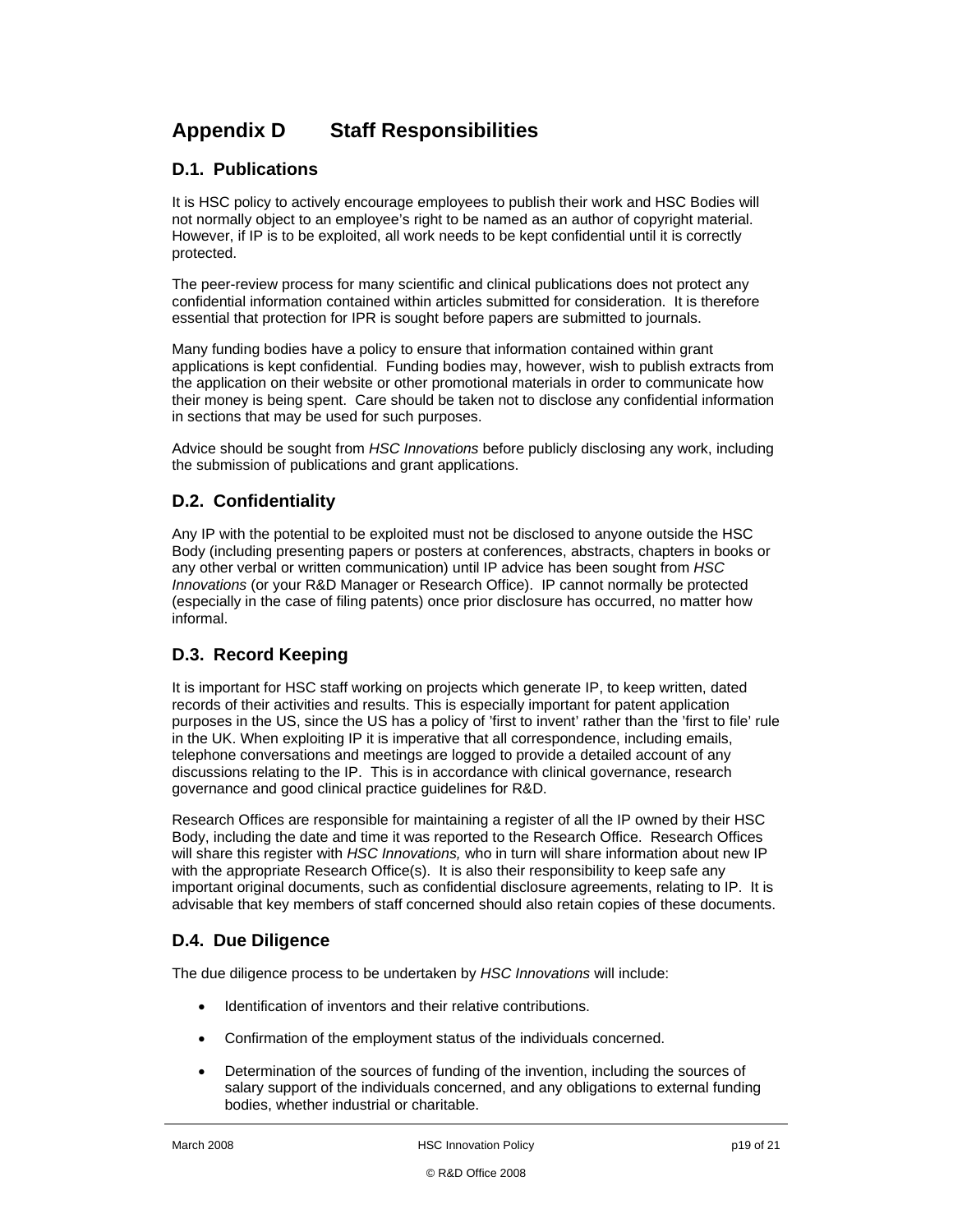- Discussion with the individuals about when, where and how the invention arose.
- The contributions and rights of third party research funders.
- The due diligence process will assist in determining (or confirming) the ownership of the invention and will identify the relative contributions of the interested parties. An equitable revenue sharing agreement will then be negotiated on the basis of the information provided (see section 8.5).